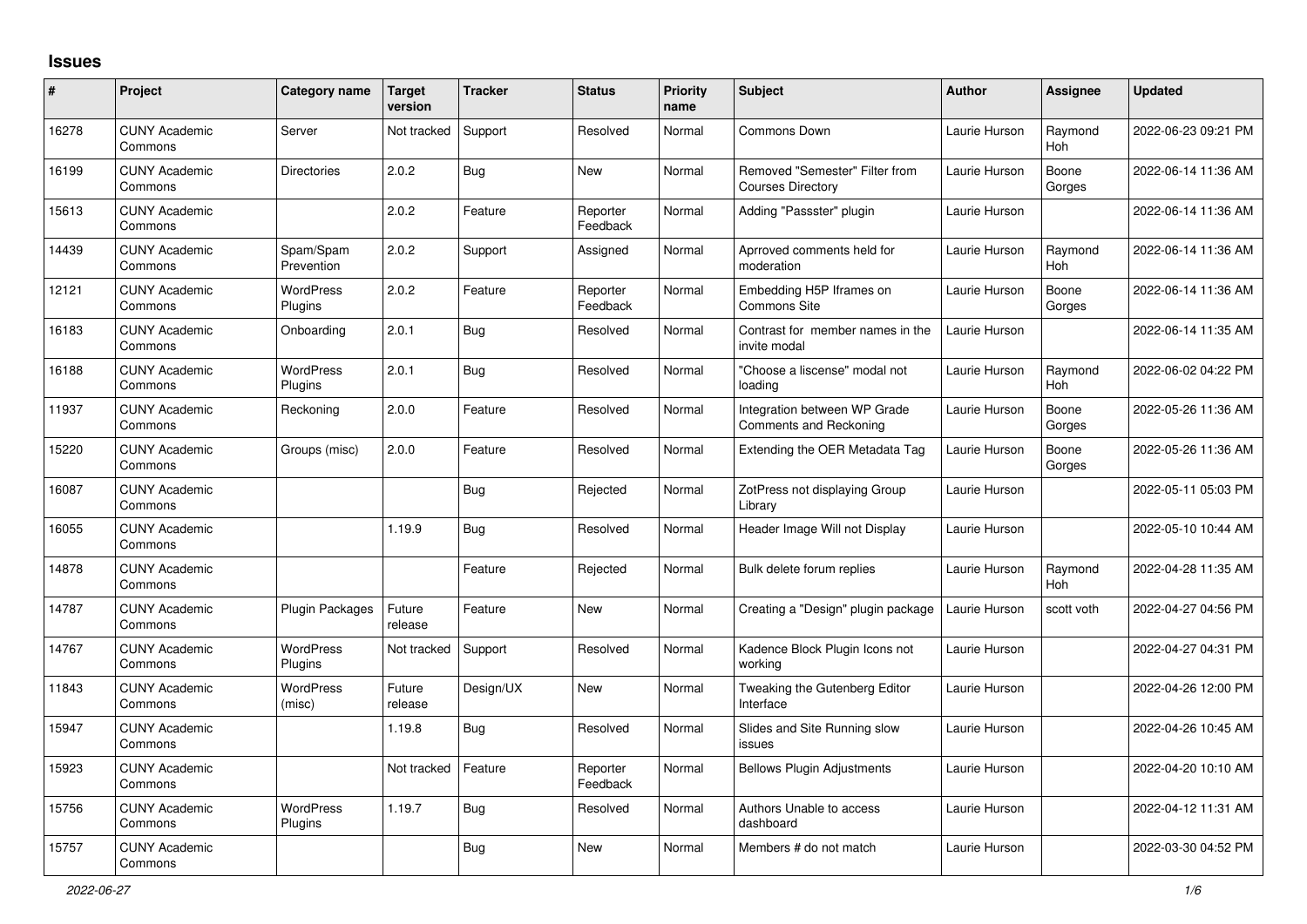| $\#$  | Project                         | Category name                     | <b>Target</b><br>version | <b>Tracker</b> | <b>Status</b>        | <b>Priority</b><br>name | <b>Subject</b>                                                                             | <b>Author</b> | <b>Assignee</b>       | Updated             |
|-------|---------------------------------|-----------------------------------|--------------------------|----------------|----------------------|-------------------------|--------------------------------------------------------------------------------------------|---------------|-----------------------|---------------------|
| 15564 | <b>CUNY Academic</b><br>Commons | <b>WordPress</b><br>Plugins       | 1.19.6                   | Feature        | Resolved             | Normal                  | Plugin request for 'default featured<br>image"                                             | Laurie Hurson |                       | 2022-03-15 11:57 AM |
| 15482 | <b>CUNY Academic</b><br>Commons | <b>WordPress</b><br>Plugins       | 1.19.5                   | Feature        | Resolved             | Normal                  | Request for Plugin 'Serious Simple<br>Podcasting'                                          | Laurie Hurson | Boone<br>Gorges       | 2022-03-08 12:26 PM |
| 15509 | <b>CUNY Academic</b><br>Commons |                                   |                          | <b>Bug</b>     | Rejected             | Normal                  | Comments and Image Error                                                                   | Laurie Hurson |                       | 2022-03-02 04:26 PM |
| 15409 | <b>CUNY Academic</b><br>Commons |                                   | Not tracked              | <b>Bug</b>     | Resolved             | Normal                  | Commons Loading Slow                                                                       | Laurie Hurson |                       | 2022-02-22 02:32 PM |
| 15383 | <b>CUNY Academic</b><br>Commons | <b>WordPress</b><br><b>Themes</b> | 1.19.4                   | Feature        | Resolved             | Normal                  | Add Dazzling theme?                                                                        | Laurie Hurson | Boone<br>Gorges       | 2022-02-22 11:01 AM |
| 15368 | <b>CUNY Academic</b><br>Commons |                                   | 1.19.4                   | Documentation  | Resolved             | Normal                  | Commons home page access                                                                   | Laurie Hurson |                       | 2022-02-17 02:24 PM |
| 15219 | <b>CUNY Academic</b><br>Commons | Layout                            | 1.19.3                   | <b>Bug</b>     | Resolved             | Normal                  | Alignment with Rowling Theme                                                               | Laurie Hurson | Raymond<br><b>Hoh</b> | 2022-02-08 02:38 PM |
| 15251 | <b>CUNY Academic</b><br>Commons |                                   | 1.19.3                   | Feature        | Resolved             | Normal                  | Add "Ultra" theme                                                                          | Laurie Hurson |                       | 2022-02-08 02:37 PM |
| 15176 | <b>CUNY Academic</b><br>Commons |                                   | Not tracked              | Support        | Reporter<br>Feedback | Normal                  | Archiving Q Writing & Old<br>Wordpress Sites on the Commons                                | Laurie Hurson |                       | 2022-02-08 10:28 AM |
| 14504 | <b>CUNY Academic</b><br>Commons |                                   | Not tracked              | Publicity      | Reporter<br>Feedback | Normal                  | Adding showcases to home page<br>menu                                                      | Laurie Hurson | Boone<br>Gorges       | 2022-01-19 03:26 PM |
| 14179 | <b>CUNY Academic</b><br>Commons | Home Page                         | 1.19.0                   | Feature        | Resolved             | Normal                  | Featured Sites and Groups for<br>Home Page Redesign                                        | Laurie Hurson | Colin<br>McDonald     | 2022-01-04 12:03 PM |
| 14170 | <b>CUNY Academic</b><br>Commons | Courses                           | 1.19.0                   | Feature        | Resolved             | Normal                  | Collecting OER Metadata                                                                    | Laurie Hurson | Boone<br>Gorges       | 2022-01-04 12:02 PM |
| 14777 | <b>CUNY Academic</b><br>Commons | Courses                           | 1.19.0                   | Outreach       | Resolved             | Normal                  | Email to faculty who create course<br>groups and site                                      | Laurie Hurson |                       | 2022-01-04 11:24 AM |
| 14786 | <b>CUNY Academic</b><br>Commons | Groups (misc)                     | 1.19.0                   | Feature        | Resolved             | Normal                  | Adding "class project" purpose                                                             | Laurie Hurson | Boone<br>Gorges       | 2022-01-04 11:20 AM |
| 14897 | <b>CUNY Academic</b><br>Commons | Courses                           | 1.19.0                   | Feature        | Resolved             | Normal                  | Adding "Instructor" field to indicate<br>which Admin is Instructor of a<br>"teaching" site | Laurie Hurson | Raymond<br>Hoh        | 2022-01-04 11:19 AM |
| 14457 | <b>CUNY Academic</b><br>Commons | Courses                           | 1.19.0                   | Feature        | Resolved             | Normal                  | Toggle for Public Sites in Course<br>Directory                                             | Laurie Hurson | Boone<br>Gorges       | 2022-01-04 11:16 AM |
| 13650 | <b>CUNY Academic</b><br>Commons | Group Library                     | Future<br>release        | Feature        | <b>New</b>           | Normal                  | Forum Attachments in Group<br>Library                                                      | Laurie Hurson |                       | 2021-11-19 12:30 PM |
| 14940 | <b>CUNY Academic</b><br>Commons |                                   |                          | <b>Bug</b>     | New                  | Normal                  | Discrepancy between Commons<br>profile "sites" and actual # of sites                       | Laurie Hurson |                       | 2021-11-08 11:09 AM |
| 14936 | <b>CUNY Academic</b><br>Commons |                                   |                          | <b>Bug</b>     | <b>New</b>           | Normal                  | Commons websites blocked by<br>SPS campus network                                          | Laurie Hurson |                       | 2021-11-03 03:57 PM |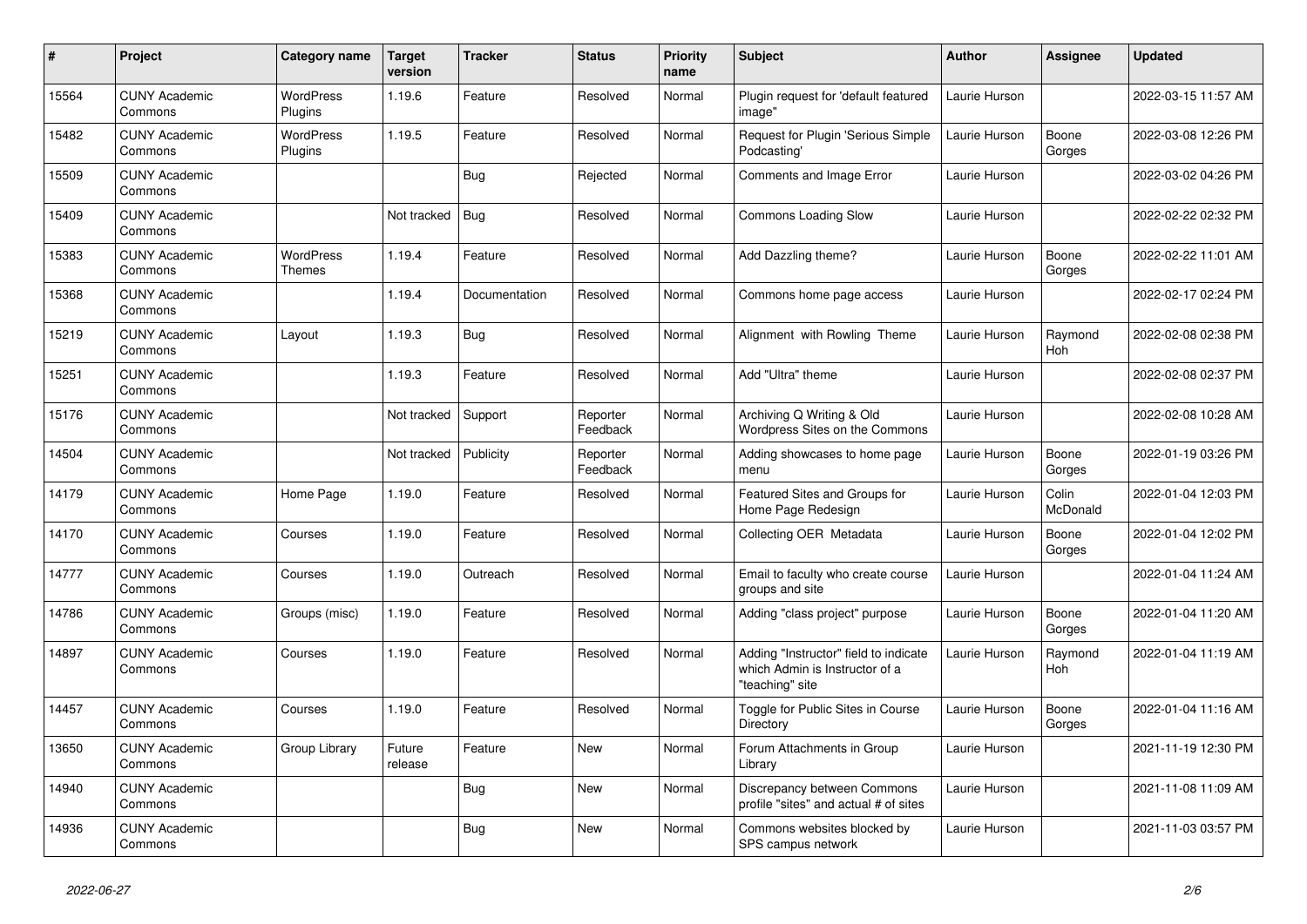| $\sharp$ | Project                         | Category name            | <b>Target</b><br>version | <b>Tracker</b> | <b>Status</b>        | <b>Priority</b><br>name | <b>Subject</b>                                            | <b>Author</b> | <b>Assignee</b> | <b>Updated</b>      |
|----------|---------------------------------|--------------------------|--------------------------|----------------|----------------------|-------------------------|-----------------------------------------------------------|---------------|-----------------|---------------------|
| 14791    | <b>CUNY Academic</b><br>Commons |                          | Not tracked              | <b>Bug</b>     | Resolved             | Normal                  | Default author on conference<br>template                  | Laurie Hurson |                 | 2021-09-21 11:07 AM |
| 14538    | <b>CUNY Academic</b><br>Commons |                          | Not tracked              | Support        | Reporter<br>Feedback | Normal                  | <b>Weebly To Commons</b>                                  | Laurie Hurson |                 | 2021-09-14 10:47 AM |
| 14475    | <b>CUNY Academic</b><br>Commons |                          | Not tracked              | Publicity      | New                  | Normal                  | OER Showcase Page                                         | Laurie Hurson | Laurie Hurson   | 2021-09-14 10:46 AM |
| 14266    | <b>CUNY Academic</b><br>Commons |                          | Not tracked              | <b>Bug</b>     | Resolved             | Normal                  | Jquery Emails?                                            | Laurie Hurson |                 | 2021-09-14 10:43 AM |
| 13632    | <b>CUNY Academic</b><br>Commons |                          | Not tracked              | <b>Bug</b>     | Resolved             | Normal                  | Deleting Files in Group Library                           | Laurie Hurson |                 | 2021-09-14 10:41 AM |
| 14726    | <b>CUNY Academic</b><br>Commons |                          | Not tracked              | <b>Bug</b>     | Resolved             | Normal                  | Group not letting me connect to<br>already existing site  | Laurie Hurson | Jeremy Felt     | 2021-09-10 10:08 AM |
| 14451    | <b>CUNY Academic</b><br>Commons | Blogs<br>(BuddyPress)    | 1.18.10                  | <b>Bug</b>     | Resolved             | Normal                  | Search filtering not working<br>correctly                 | Laurie Hurson | Boone<br>Gorges | 2021-05-12 03:24 PM |
| 14380    | <b>CUNY Academic</b><br>Commons |                          | 1.18.10                  | Feature        | Resolved             | Normal                  | <b>SPLOT Site for User stories</b>                        | Laurie Hurson |                 | 2021-05-11 11:37 AM |
| 14287    | <b>CUNY Academic</b><br>Commons |                          | 1.18.8                   | Feature        | Resolved             | Normal                  | <b>Add Eventbrite Plugin</b>                              | Laurie Hurson |                 | 2021-04-13 11:21 AM |
| 14249    | <b>CUNY Academic</b><br>Commons |                          | Not tracked              | <b>Bug</b>     | Resolved             | Normal                  | Loom Embed Issue                                          | Laurie Hurson |                 | 2021-04-13 11:07 AM |
| 14227    | <b>CUNY Academic</b><br>Commons |                          |                          | <b>Bug</b>     | Rejected             | Normal                  | Missing Appearance section of<br>Dashboard                | Laurie Hurson |                 | 2021-03-24 04:08 PM |
| 14208    | <b>CUNY Academic</b><br>Commons |                          |                          | Feature        | Resolved             | Normal                  | Loom Videos                                               | Laurie Hurson |                 | 2021-03-23 02:25 PM |
| 14095    | <b>CUNY Academic</b><br>Commons |                          | 1.18.7                   | <b>Bug</b>     | Resolved             | Normal                  | Ensemble Plugin not updating URL                          | Laurie Hurson | Boone<br>Gorges | 2021-03-23 11:43 AM |
| 14018    | <b>CUNY Academic</b><br>Commons | Group Forums             | 1.18.7                   | Feature        | Resolved             | Normal                  | Forum design improvements                                 | Laurie Hurson | Boone<br>Gorges | 2021-03-23 11:43 AM |
| 14115    | <b>CUNY Academic</b><br>Commons | Shortcodes and<br>embeds | 1.18.6                   | Feature        | Resolved             | Normal                  | Add Twine Embed Plugin                                    | Laurie Hurson | Boone<br>Gorges | 2021-03-11 10:53 AM |
| 14051    | <b>CUNY Academic</b><br>Commons | Courses                  | Not tracked              | Bug            | Resolved             | Normal                  | Updating Instructor on Course<br><b>Directory Listing</b> | Laurie Hurson | Boone<br>Gorges | 2021-03-05 12:56 PM |
| 13915    | <b>CUNY Academic</b><br>Commons |                          |                          | Support        | Resolved             | Normal                  | Writing in Markdown Question                              | Laurie Hurson |                 | 2021-02-23 10:46 AM |
| 13857    | <b>CUNY Academic</b><br>Commons |                          |                          | Publicity      | Resolved             | Normal                  | <b>Student Numbers for Annual Report</b>                  | Laurie Hurson |                 | 2021-01-24 01:04 PM |
| 13706    | <b>CUNY Academic</b><br>Commons |                          | 1.18.1                   | Feature        | Resolved             | Normal                  | Github embed                                              | Laurie Hurson |                 | 2020-12-22 03:39 PM |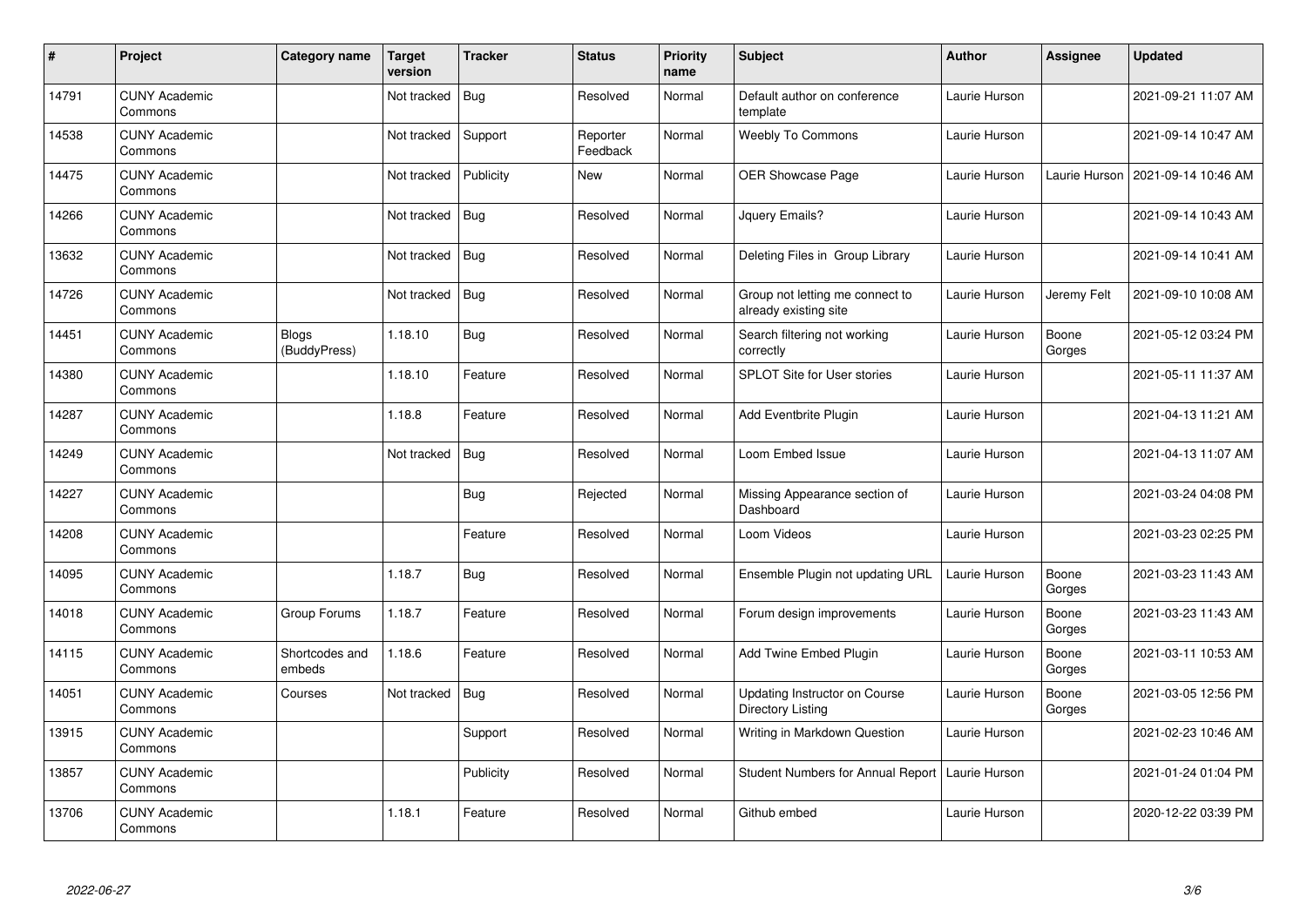| #     | <b>Project</b>                  | Category name                     | <b>Target</b><br>version | <b>Tracker</b> | <b>Status</b>        | <b>Priority</b><br>name | <b>Subject</b>                                                 | <b>Author</b> | <b>Assignee</b> | <b>Updated</b>      |
|-------|---------------------------------|-----------------------------------|--------------------------|----------------|----------------------|-------------------------|----------------------------------------------------------------|---------------|-----------------|---------------------|
| 13678 | <b>CUNY Academic</b><br>Commons | <b>WordPress</b><br>Themes        | 1.18.1                   | Feature        | Resolved             | Normal                  | Theme request                                                  | Laurie Hurson |                 | 2020-12-22 03:38 PM |
| 12447 | <b>CUNY Academic</b><br>Commons | Courses                           | 1.18.0                   | Feature        | Resolved             | Normal                  | Tallying Forum Participation                                   | Laurie Hurson | Raymond<br>Hoh  | 2020-12-08 11:32 AM |
| 13578 | <b>CUNY Academic</b><br>Commons |                                   | 1.17.8                   | Support        | Resolved             | Normal                  | ODP File type upload                                           | Laurie Hurson |                 | 2020-11-17 09:52 AM |
| 13068 | <b>CUNY Academic</b><br>Commons | Courses                           | 1.17.2                   | <b>Bug</b>     | Resolved             | Normal                  | Deleted groups appearing in<br>courses list                    | Laurie Hurson | Boone<br>Gorges | 2020-08-25 11:27 AM |
| 12448 | <b>CUNY Academic</b><br>Commons | Courses                           | 1.17.0                   | Bug            | Resolved             | Normal                  | Course metadata should update on<br>site/group metadata update | Laurie Hurson | Boone<br>Gorges | 2020-07-15 12:09 PM |
| 12140 | <b>CUNY Academic</b><br>Commons | Accessibility                     | 1.17.0                   | Bug            | Resolved             | Normal                  | Fixing Size/Contrast of "Recently<br><b>Active Text"</b>       | Laurie Hurson | Boone<br>Gorges | 2020-07-14 12:22 PM |
| 12519 | <b>CUNY Academic</b><br>Commons | <b>User Experience</b>            | 1.16.8                   | <b>Bug</b>     | Resolved             | Normal                  | Registration and Home Page links<br>on Mobile                  | Laurie Hurson | Raymond<br>Hoh  | 2020-03-17 05:03 PM |
| 11906 | <b>CUNY Academic</b><br>Commons |                                   | 1.16.8                   | Documentation  | Resolved             | Normal                  | Commons "Help" and Teaching Site<br>Overhaul                   | Laurie Hurson | Laurie Hurson   | 2020-03-10 02:16 PM |
| 12446 | <b>CUNY Academic</b><br>Commons | Groups (misc)                     | Future<br>release        | Feature        | Reporter<br>Feedback | Normal                  | Toggle default site to group forum<br>posting                  | Laurie Hurson | Laurie Hurson   | 2020-03-10 11:57 AM |
| 12340 | <b>CUNY Academic</b><br>Commons | <b>Blogs</b><br>(BuddyPress)      | 1.16.7                   | Feature        | Resolved             | Normal                  | Tweaking CC licensing on sites                                 | Laurie Hurson | Raymond<br>Hoh  | 2020-03-10 11:54 AM |
| 12484 | <b>CUNY Academic</b><br>Commons |                                   | Not tracked              | Support        | Reporter<br>Feedback | Normal                  | Sign up Code for COIL Course<br>starting in March              | Laurie Hurson | Matt Gold       | 2020-03-02 02:26 PM |
| 12438 | <b>CUNY Academic</b><br>Commons | Courses                           | Not tracked              | Bug            | New                  | Normal                  | Site appearing twice                                           | Laurie Hurson | Boone<br>Gorges | 2020-02-18 01:34 PM |
| 12391 | <b>CUNY Academic</b><br>Commons | <b>WordPress</b><br><b>Themes</b> | 1.16.5                   | Feature        | Resolved             | Normal                  | Theme request - Ocean WP                                       | Laurie Hurson |                 | 2020-02-11 11:28 AM |
| 12139 | <b>CUNY Academic</b><br>Commons |                                   | 1.16.5                   | Feature        | Resolved             | Normal                  | <b>Addressing Redundant Links</b><br>Accessibility Issue       | Laurie Hurson | Boone<br>Gorges | 2020-02-11 10:57 AM |
| 12328 | <b>CUNY Academic</b><br>Commons |                                   | Not tracked              | Support        | New                  | Normal                  | Sign up Code for Non-CUNY<br>Faculty                           | Laurie Hurson |                 | 2020-01-28 10:25 AM |
| 11482 | <b>CUNY Academic</b><br>Commons |                                   | Not tracked              | Bug            | Resolved             | Normal                  | Page Authors on Sites create with<br>template                  | Laurie Hurson |                 | 2020-01-27 03:11 PM |
| 12278 | <b>CUNY Academic</b><br>Commons | <b>WordPress</b><br>(misc)        | 1.16.3                   | Bug            | Resolved             | Normal                  | Cannot acces dashboard due to<br>"Critical Error"              | Laurie Hurson | Raymond<br>Hoh  | 2020-01-10 02:04 PM |
| 12275 | <b>CUNY Academic</b><br>Commons | <b>BuddyPress</b><br>(misc)       | Not tracked              | Bug            | Resolved             | Normal                  | Error in Members Directory                                     | Laurie Hurson | Boone<br>Gorges | 2020-01-09 02:40 PM |
| 12183 | <b>CUNY Academic</b><br>Commons |                                   | 1.16.1                   | <b>Bug</b>     | Resolved             | Normal                  | User cannot access their sites                                 | Laurie Hurson | Boone<br>Gorges | 2019-12-05 11:04 AM |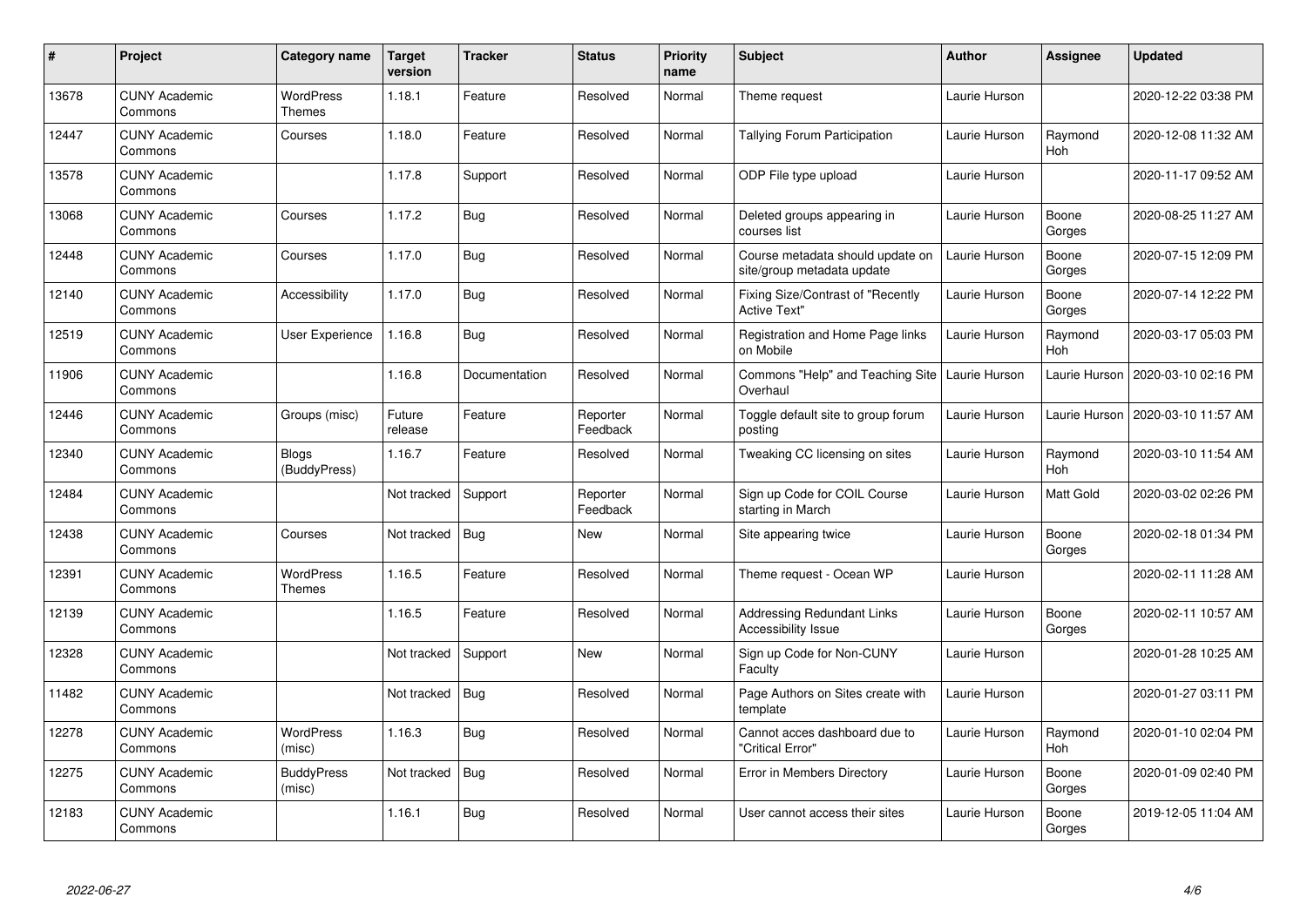| $\#$  | Project                         | Category name                | <b>Target</b><br>version | <b>Tracker</b> | <b>Status</b>        | <b>Priority</b><br>name | <b>Subject</b>                                                            | Author        | <b>Assignee</b> | <b>Updated</b>      |
|-------|---------------------------------|------------------------------|--------------------------|----------------|----------------------|-------------------------|---------------------------------------------------------------------------|---------------|-----------------|---------------------|
| 11201 | <b>CUNY Academic</b><br>Commons | <b>WordPress</b><br>(misc)   | 1.16                     | Feature        | Resolved             | Normal                  | Add "Request to Join this Site"<br>button?                                | Laurie Hurson | Raymond<br>Hoh  | 2019-12-04 10:51 AM |
| 11862 | <b>CUNY Academic</b><br>Commons | <b>WordPress</b><br>Plugins  | 1.16                     | Bug            | Resolved             | Normal                  | Testing WP Grade Comments for<br>inclusion on Commons                     | Laurie Hurson | Raymond<br>Hoh  | 2019-11-15 12:54 PM |
| 11833 | <b>CUNY Academic</b><br>Commons |                              | 1.16                     | Feature        | Resolved             | Normal                  | CC Image Plugin                                                           | Laurie Hurson |                 | 2019-11-08 10:58 AM |
| 12023 | <b>CUNY Academic</b><br>Commons |                              | Not tracked              | Feature        | Rejected             | Normal                  | Surfacing Site Storage Capacity &<br>Use                                  | Laurie Hurson |                 | 2019-10-29 02:15 PM |
| 7653  | <b>CUNY Academic</b><br>Commons | Reckoning                    | 1.10.10                  | Feature        | Resolved             | Normal                  | Reckoning Plugin Edit or<br>Workaround                                    | Laurie Hurson | Boone<br>Gorges | 2019-10-04 02:31 PM |
| 11200 | <b>CUNY Academic</b><br>Commons | Reckoning                    | 1.14.8                   | <b>Bug</b>     | Resolved             | Normal                  | User Summary (Reckoning plugin)<br>not linking to single user content     | Laurie Hurson |                 | 2019-10-04 02:31 PM |
| 11789 | <b>CUNY Academic</b><br>Commons | Courses                      | Future<br>release        | Feature        | <b>New</b>           | Normal                  | Ability to remove item from Courses<br>list                               | Laurie Hurson | Sonja Leix      | 2019-09-24 12:28 PM |
| 11879 | <b>CUNY Academic</b><br>Commons |                              | Not tracked              | <b>Bug</b>     | <b>New</b>           | Normal                  | Hypothesis comments appearing on<br>multiple, different pdfs across blogs | Laurie Hurson | Laurie Hurson   | 2019-09-19 02:39 PM |
| 11836 | <b>CUNY Academic</b><br>Commons | Onboarding                   | 1.15.9                   | <b>Bug</b>     | Resolved             | Normal                  | Invite and "Claim Key" Confusion                                          | Laurie Hurson |                 | 2019-09-10 02:34 PM |
| 11821 | <b>CUNY Academic</b><br>Commons |                              | Not tracked              | Documentation  | Resolved             | Normal                  | Broken link on commons<br>documentation post                              | Laurie Hurson | scott voth      | 2019-09-04 03:54 PM |
| 11803 | <b>CUNY Academic</b><br>Commons | <b>WordPress</b><br>Plugins  | 1.15.9                   | <b>Bug</b>     | Resolved             | Normal                  | Settings > Writing Editor Switch<br>Error                                 | Laurie Hurson | Raymond<br>Hoh  | 2019-08-28 02:48 PM |
| 11674 | <b>CUNY Academic</b><br>Commons | <b>WordPress</b><br>Themes   | Not tracked              | Bug            | Resolved             | Normal                  | Thematic theme: Remove/make<br>unavailable                                | Laurie Hurson |                 | 2019-07-30 06:01 PM |
| 11415 | <b>CUNY Academic</b><br>Commons | WordPress<br>Plugins         | Not tracked              | Bug            | Reporter<br>Feedback | Normal                  | <b>Blog Subscriptions in Jetpack</b>                                      | Laurie Hurson |                 | 2019-05-14 10:34 AM |
| 11193 | <b>CUNY Academic</b><br>Commons | WordPress<br>(misc)          | 1.14.11                  | Support        | Resolved             | Normal                  | Embedding StoryMaps JS                                                    | Laurie Hurson | Raymond<br>Hoh  | 2019-04-23 10:54 AM |
| 11208 | <b>CUNY Academic</b><br>Commons |                              | Not tracked              | Support        | Resolved             | Normal                  | Password Protected Page Not<br>Working when page set to<br>page_for_posts | Laurie Hurson | scott voth      | 2019-03-27 03:08 PM |
| 11131 | <b>CUNY Academic</b><br>Commons |                              | Future<br>release        | Feature        | Reporter<br>Feedback | Normal                  | Image Annotation Plugins                                                  | Laurie Hurson |                 | 2019-02-26 11:33 AM |
| 11043 | <b>CUNY Academic</b><br>Commons | Courses                      | 1.14.6                   | Bug            | Resolved             | Normal                  | All Group Admins displaying as<br>"instructors" on Courses Tab            | Laurie Hurson | Boone<br>Gorges | 2019-02-05 02:06 PM |
| 11023 | <b>CUNY Academic</b><br>Commons | <b>Blogs</b><br>(BuddyPress) | 1.14.6                   | <b>Bug</b>     | Resolved             | Normal                  | <b>Teaching Template Sites: Posts</b><br>return 404 Error                 | Laurie Hurson |                 | 2019-01-28 01:18 PM |
| 10952 | <b>CUNY Academic</b><br>Commons | Group Blogs                  | 1.14.5                   | <b>Bug</b>     | Resolved             | Normal                  | Duplicate privacy options in<br>group-site creation                       | Laurie Hurson |                 | 2019-01-22 11:53 AM |